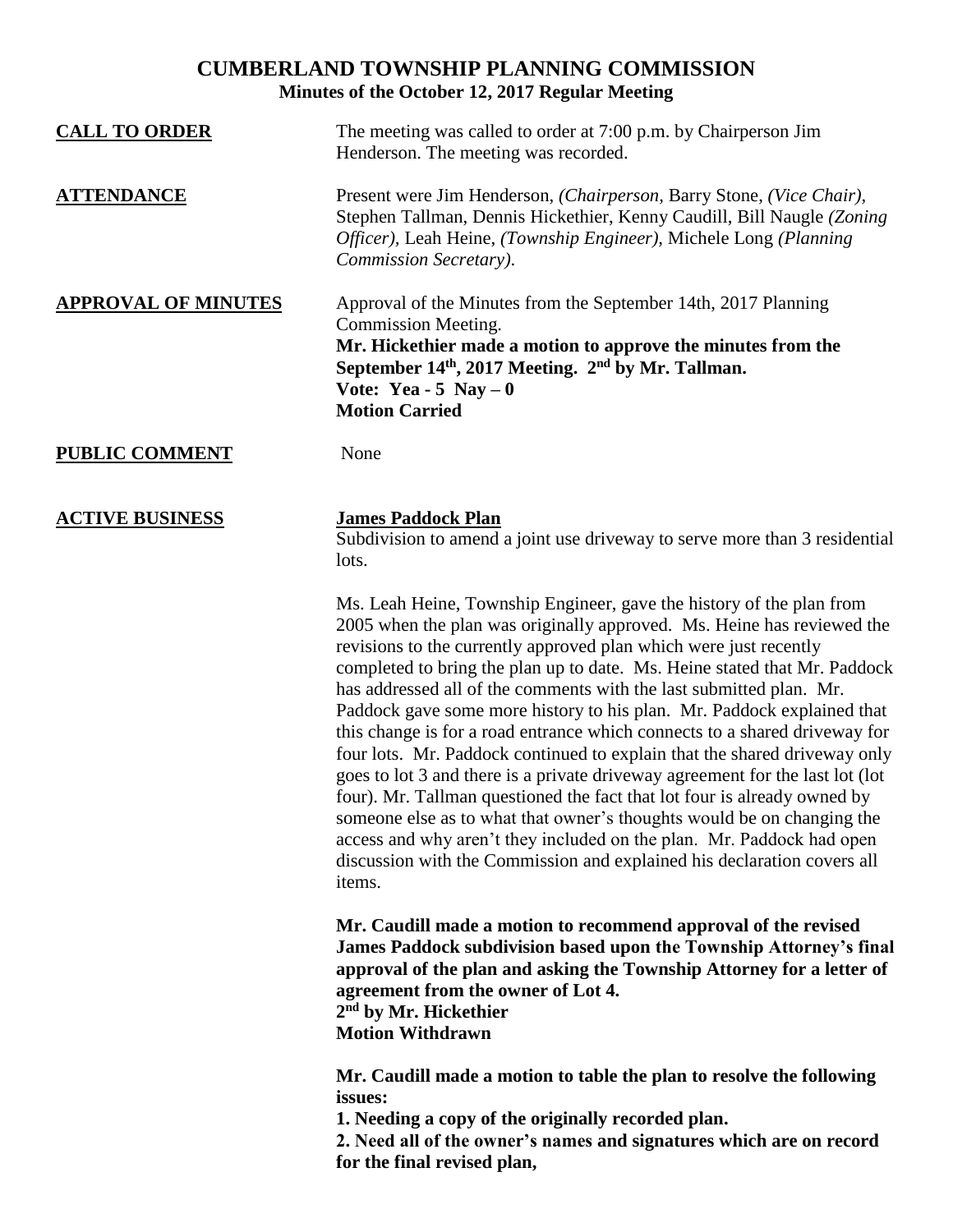**3. Ask the Township Attorney if he feels it is necessary for the owner of Lot 4 to sign an agreement to acknowledge the changes on the revised plan. 2 nd by Mr. Tallman Yea: 5 Nay: 0 Motion Carried**

### **NEW BUSINESS Board of Supervisor's Motion**

Review of the Board of Supervisor's Motion requesting the Planning Commission to review the setbacks, buffering requirements and use of cottages as buffering elements on any Assisted Living Facility within the Residential District.

(Revisions and/or additions are reflected in bold, italics below)

Mr. Henderson reviewed the Adams County Planning comments with the Commission.

Mr. Tallman stated that he agrees with the County that cottages should not be a requirement as there may not be cottages planned for the facility and the Township cannot tell the owners what they have to do with their property.

Mr. Tallman asked that sidewalks and walk paths also be added. Mr. Hickethier stated that he feels the buffering requirements should be increased for these facilities when they are next to a residential district. *The Commission agreed on adding Item M to read:* 

*Buffering:* 

*A. If cottages are included in the plan, that wherever appropriate, a main facility be surrounded by the cottages that help with buffering the main facility from the residences in the area.*

*B. Where a service entrance is needed in a residential area a 3ft., berm with 2-3 rows of mixed evergreen and deciduous trees separate that entrance from residences outside the assisted living facility, in addition, for noise abatement a solid fence of 3 foot height may be recommended on top of the berm. A six foot solid fence without the berm can be an alternative to achieve the total six foot height of blockage.*

The Commission agreed the minimum tract size stated *in Item A should be 10 acres replacing the current 5 acre minimum.*

The Commission had discussion regarding open space. The Commission agreed that Item B read as follows: Minimum preserved open space area shall be 30% in the MX Zone and 40 % in R zone, *distributed proportionally throughout the property.*

**Mr. Hickethier made a motion to table this item and pick back up at Item C at the next meeting. 2 nd by Mr. Stone Vote: Yea-5 Nay-0 Motion Carried**